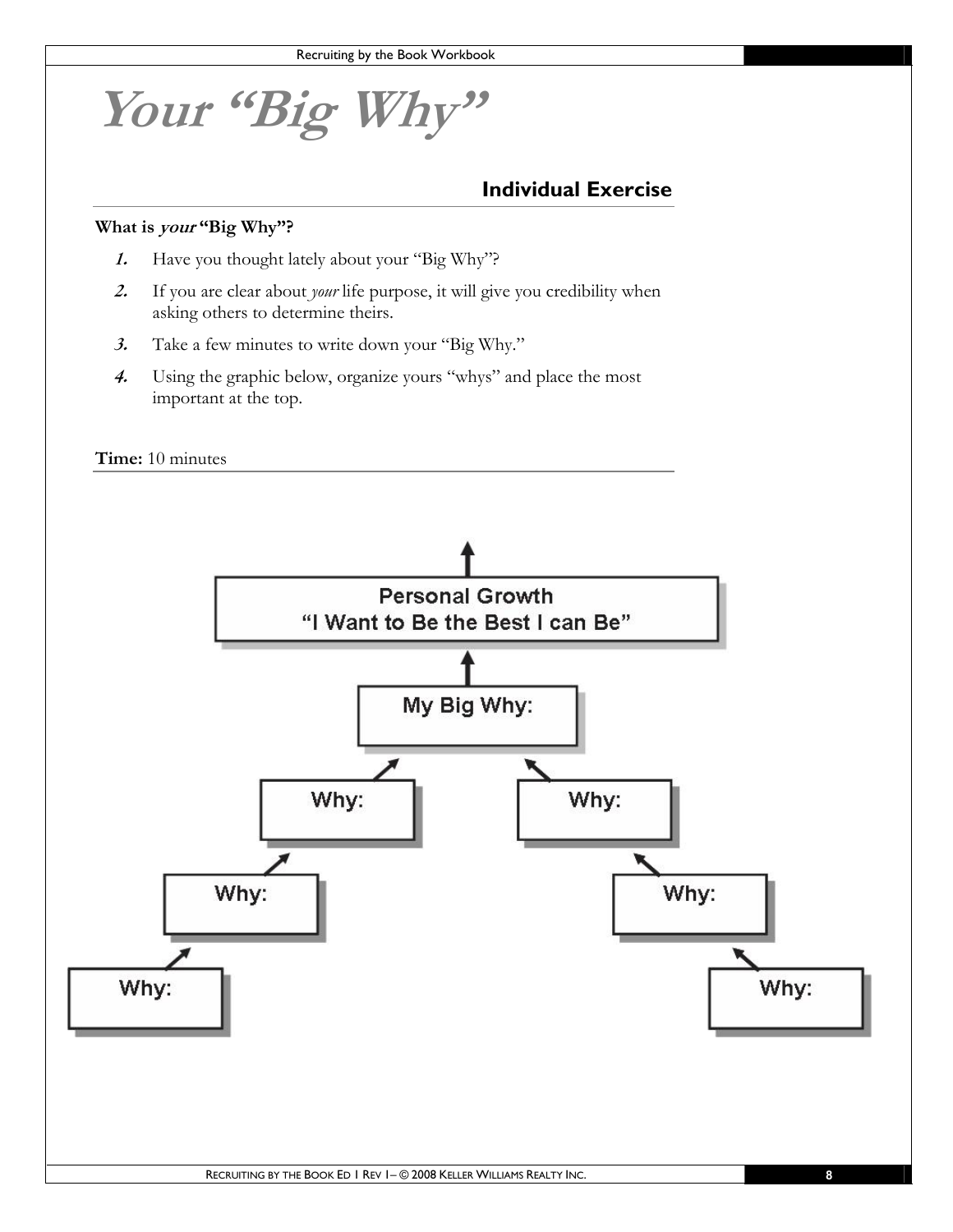# **The 4-1-1 Goal Categories**

## Agent 4-1-1 Categories

- **1. GCI**
- **2. Budget**
- **3. Net Income**
- **4. Prospecting/Marketing**
- **5. Listings/Market Share in Key Areas**
- **6. Number of Buyers with Contracts**
- **7. Education (Areas to Learn)**

## Millionaire Real Estate Agent 4-1-1 Categories

- **1. Leads Generated (Received/Sources/Conversion Rates)**
- **2. Listings (Seller/Buyer)**
- **3. Contracts Written (Units/Volume/Gross Income)**
- **4. Contracts Closed (Units/Volume/Gross Income)**
- **5. Money (GCI/Budget/Net Income)**
- **6. People (Recruit Train Consult Keep Talent)**
- **7. Systems Tools**
- **8. Personal Education**

### Personal Assistant 4-1-1 Categories

- **1. Agent's 80% (Take off the Stress)**
- **2. Implement Specific Systems**
- **3. Specific Tasks (e.g., Marketing)**
- **4. Education (Areas to Learn)**